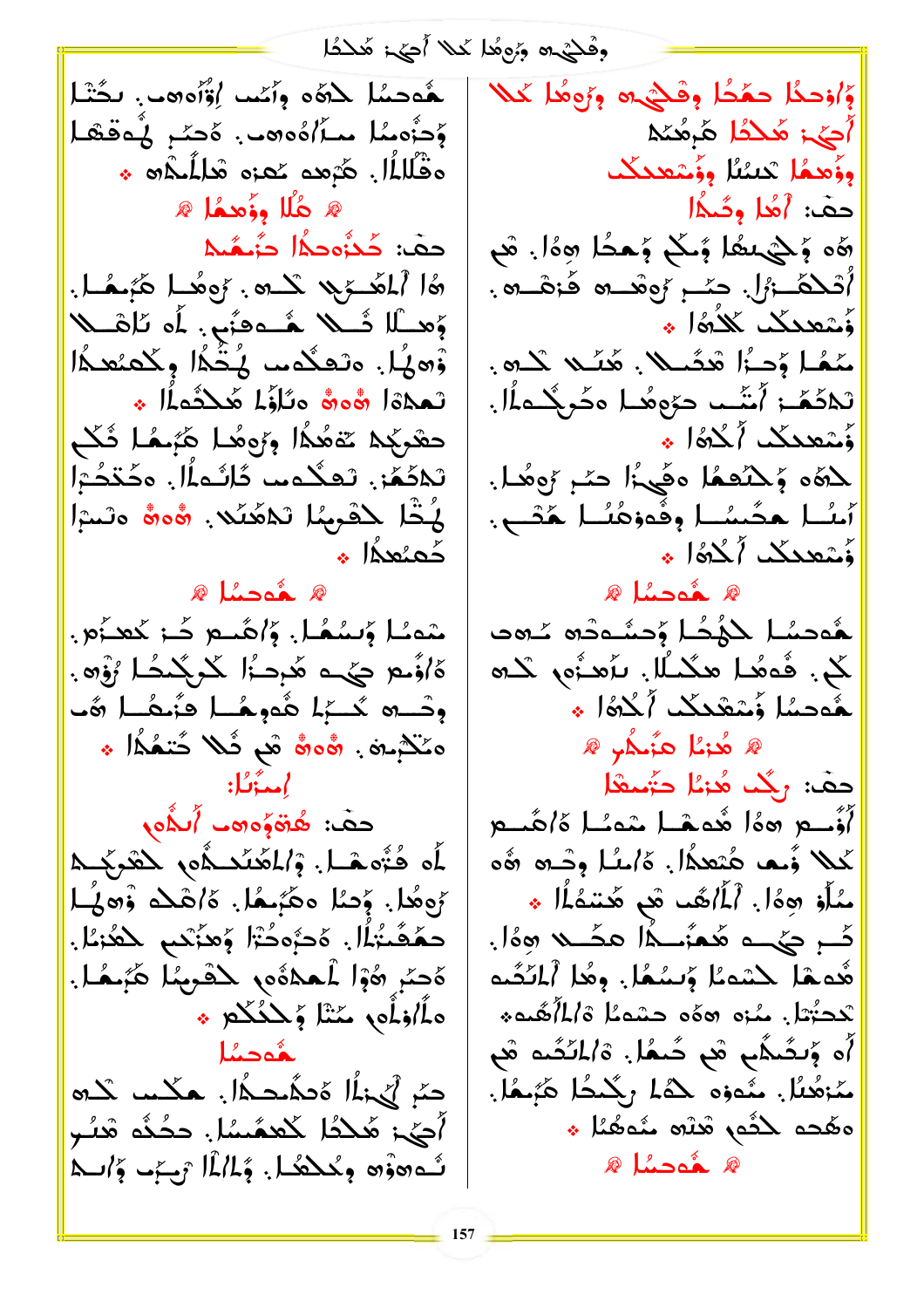وفَحْيْهِ وَرُوهُا مَمْلاً أَحَيْ: هَٰذَهُا ، مسُمَّا. وهُمماتِك إِسًا. كَسْرَٰلُم أَحْدَّهُ مِمَّا. لَا هُنِ لَمِحْدَ لَكَ هُنُو مْعِ مُكْم: هُوَ كُلًّا: قَلِّي: مُعْوَ لِكَهْلُهِ وَهُكُوْهِ حصب - حي الله عليه الله عليه .<br>شوه . كا كَنتُمْ الله عليه الله عليه الله عليه الله عليه الله عليه الله عليه الله عليه الله عليه الله عليه الل<br>حَكْما الله وهذب حَكْمُدَ حَكْمَاتِ 158